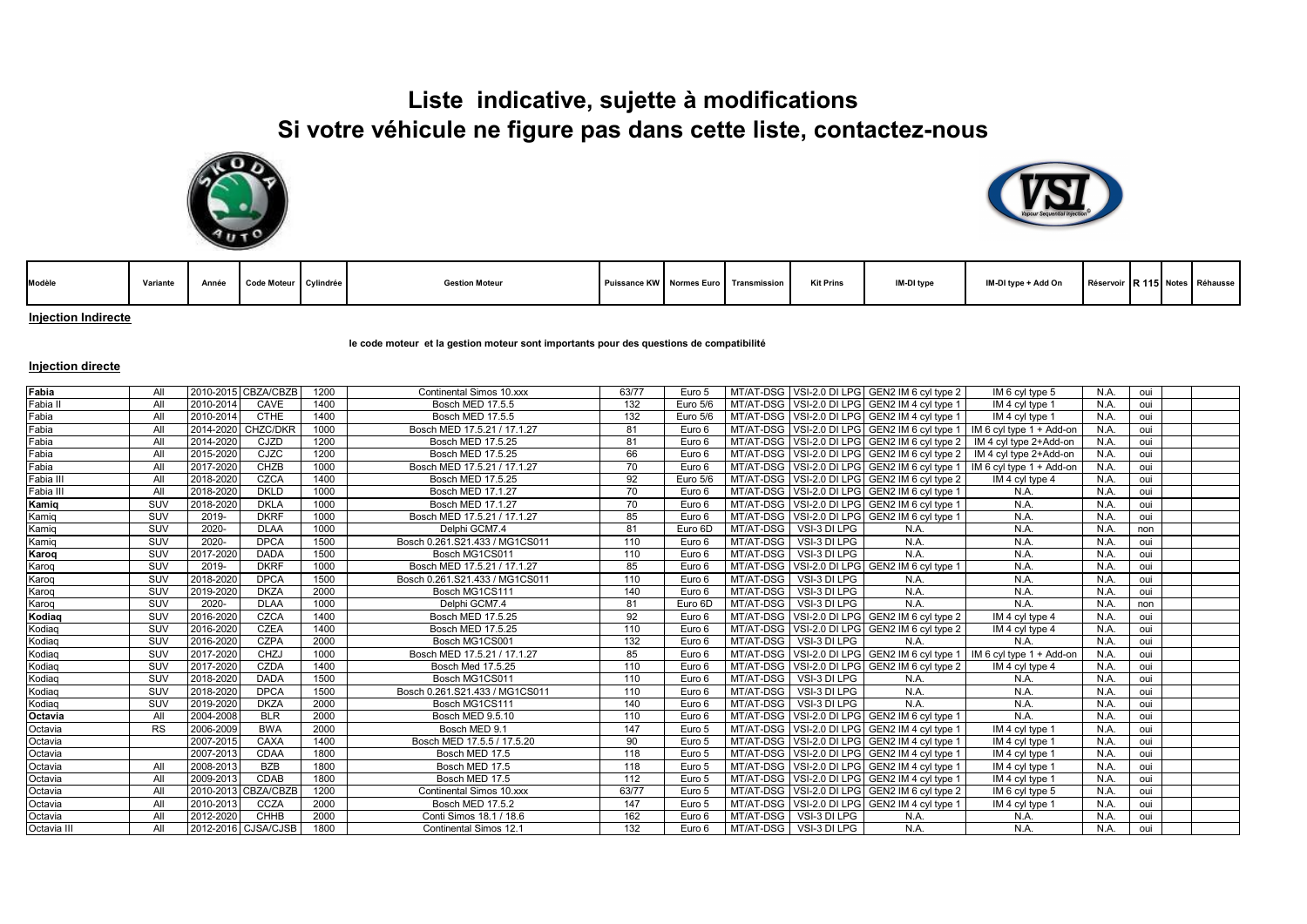## **Liste indicative, sujette à modifications Si votre véhicule ne figure pas dans cette liste, contactez-nous**





| Modèle        | Variante | Année     | <b>Code Moteur</b> | Cylindrée | <b>Gestion Moteur</b>                         |       | <b>Puissance KW Normes Euro</b> | Transmission | <b>Kit Prins</b>       | IM-DI type                                        | IM-DI type + Add On                                                          |            |     | Réservoir R 115 Notes Réhausse |
|---------------|----------|-----------|--------------------|-----------|-----------------------------------------------|-------|---------------------------------|--------------|------------------------|---------------------------------------------------|------------------------------------------------------------------------------|------------|-----|--------------------------------|
| Octavia       | All      | 2012-2020 | <b>CHPA</b>        | 1400      | Bosch MED 17.5.21                             | 103   | Euro 6                          |              |                        | MT/AT-DSG VSI-2.0 DI LPG GEN2 IM 6 cyl type 2     | N.A.                                                                         | N.A        | oui |                                |
| Octavia III   | All      | 2012-2017 | <b>CYVA</b>        | 1200      | Bosch MED 17.5.25 / Continental Simos 20.1.20 | 63    | Euro 6                          |              |                        | MT/AT-DSG VSI-2.0 DI LPG GEN2 IM 6 cyl type 2     | IM 4 cyl type 4                                                              | N.A        | oui |                                |
| Octavia       | All      | 2014-2020 | <b>CZDA</b>        | 1400      | Bosch Med 17.5.25                             | 110   | Euro 6                          |              |                        | MT/AT-DSG VSI-2.0 DI LPG GEN2 IM 6 cyl type 2     | IM 4 cyl type 4                                                              | N.A.       | oui |                                |
| Octavia       | All      | 2014-2020 | CJZA               | 1200      | Bosch MED 17.5.21 & 25                        | 77    | Euro 6                          |              |                        |                                                   | MT/AT-DSG VSI-2.0 DI LPG GEN2 IM 6 cvl type 2   IM 4 cvl type 2+Add-on       | N.A        | oui |                                |
| Octavia       | All      | 2014-2020 | CJZB               | 1200      | Bosch MED 17.5.25                             | 63    | Euro 6                          |              |                        |                                                   | MT/AT-DSG VSI-2.0 DI LPG GEN2 IM 6 cyl type 2   IM 4 cyl type 2+Add-on       | N.A        | oui |                                |
| Octavia RS    | All      | 2015-2020 | CHHA               | 2000      | Continental Simos 18.1                        | 169   | Euro 6                          |              | MT/AT-DSG VSI-3 DI LPG | N.A                                               | N.A                                                                          | N.A        | oui |                                |
| Octavia III   | All      | 2015-2017 | <b>CYVB</b>        | 1200      | Bosch MED 17.5.25 / Continental Simos 20.1.20 | 81    | Euro 6                          |              |                        | MT/AT-DSG VSI-2.0 DI LPG GEN2 IM 6 cyl type 2     | IM 4 cyl type 4                                                              | N.A        | oui |                                |
| Octavia       | All      | 2016-2020 | <b>CHZD/DKRF</b>   | 1000      | Bosch MED 17.5.21 / 17.1.27                   | 85    | Euro 6                          |              |                        |                                                   | MT/AT-DSG   VSI-2.0 DI LPG   GEN2 IM 6 cyl type 1   IM 6 cyl type 1 + Add-on | N.A        | oui |                                |
| Octavia       | All      | 2016-2020 | <b>CJSA/CJSB</b>   | 1800      | Continental Simos 18.1                        | 132   | Euro 6                          | MT/AT-DSG    | VSI-3 DI LPG           | N.A.                                              | N.A                                                                          | N.A        | oui |                                |
| Octavia       | All      | 2016-2020 | DKRA               | 1000      | Bosch MED 17.5.21 / 17.1.27                   | 85    | Euro 6                          |              |                        |                                                   | MT/AT-DSG   VSI-2.0 DI LPG   GEN2 IM 6 cyl type 1   IM 6 cyl type 1 + Add-on | N.A.       | oui |                                |
| Octavia       | All      | 2016-2020 | <b>DKRF</b>        | 1000      | Bosch MED 17.5.21 / 17.1.27                   | 85    | Euro 6                          |              |                        |                                                   | MT/AT-DSG VSI-2.0 DI LPG GEN2 IM 6 cyl type 1   IM 6 cyl type 1 + Add-on     | N.A.       | oui |                                |
| Octavia       | All      | 2017-2020 | <b>DADA</b>        | 1500      | Bosch MG1CS011                                | 110   | Euro 6                          | MT/AT-DSG    | VSI-3 DI LPG           | N.A.                                              | N.A                                                                          | N.A        | oui |                                |
| Octavia       | SUV      | 2017-2020 | <b>DKZA</b>        | 2000      | Bosch MG1CS111                                | 140   | Euro 6                          | MT/AT-DSG    | VSI-3 DI LPG           | N.A                                               | N.A                                                                          | N.A        | oui |                                |
| Octavia       | All      | 2018-2020 | <b>DPCA</b>        | 1500      | Bosch 0.261.S21.433 / MG1CS011                | 110   | Euro 6                          | MT/AT-DSG    | VSI-3 DI LPG           | N.A.                                              | N.A                                                                          | N.A.       | oui |                                |
| Octavia       | All      | 2020-     | <b>DFYA</b>        | 1500      | Bosch MG1CS011                                | 110   | Euro 6                          | MT/AT-DSG    | VSI-3 DI LPG           | N.A                                               | N.A                                                                          | N.A        | non |                                |
| Octavia       | All      | 2020-     | <b>DLAA</b>        | 1000      | Delphi GCM7.4                                 | 81    | Euro 6D                         | MT/AT-DSG    | VSI-3 DI LPG           | N.A.                                              | N.A                                                                          | N.A        | non |                                |
| Octavia       | All      | 2020-     | <b>DPCA</b>        | 1500      | Bosch 0.261.S21.433 / MG1CS011                | 110   | Euro 6                          | MT/AT-DSG    | VSI-3 DI LPG           | N.A.                                              | N.A                                                                          | N.A.       | oui |                                |
| Rapid         | All      | 2012-2020 | CAXA               | 1400      | Bosch MED 17.5.5 / 17.5.20                    | 90    | Euro 5/6                        |              |                        | MT/AT-DSG VSI-2.0 DI LPG GEN2 IM 4 cyl type 1     | IM 4 cyl type 1                                                              | N.A        | oui |                                |
| Rapid         | All      | 2012-2020 | <b>CBZA/CBZB</b>   | 1200      | Continental Simos 10.xxx                      | 63/77 | Euro 5/6                        |              |                        | MT/AT-DSG VSI-2.0 DI LPG GEN2 IM 6 cyl type 2     | IM 6 cyl type 5                                                              | N.A        | oui |                                |
| Rapid         | All      | 2014-2020 | CHZC/DKR           | 1000      | Bosch MED 17.5.21 / 17.1.27                   | 81    | Euro 6                          |              |                        |                                                   | MT/AT-DSG VSI-2.0 DI LPG GEN2 IM 6 cyl type 1   IM 6 cyl type 1 + Add-on     | N.A        | oui |                                |
| Rapid         | All      | 2015-2020 | CZCA               | 1400      | Bosch MED 17.5.25                             | 92    | Euro 5/6                        |              |                        | MT/AT-DSG VSI-2.0 DI LPG GEN2 IM 6 cyl type 2     | IM 4 cyl type 4                                                              | N.A        | oui |                                |
| Rapid         | All      | 2015-2020 | CJZC               | 1200      | Bosch MED 17.5.25                             | 66    | Euro 6                          |              |                        |                                                   | MT/AT-DSG VSI-2.0 DI LPG GEN2 IM 6 cyl type 2   IM 4 cyl type 2+Add-on       | N.A        | oui |                                |
| Rapid         | All      | 2015-2020 | CJZD               | 1200      | Bosch MED 17.5.25                             | 81    | Euro 6                          |              |                        |                                                   | MT/AT-DSG VSI-2.0 DI LPG GEN2 IM 6 cyl type 2   IM 4 cyl type 2+Add-on       | N.A        | oui |                                |
| Rapid         | All      | 2017-2020 | CHZB               | 1000      | Bosch MED 17.5.21 / 17.1.27                   | 70    | Euro 6                          |              |                        |                                                   | MT/AT-DSG VSI-2.0 DI LPG GEN2 IM 6 cyl type 1   IM 6 cyl type 1 + Add-on     | N.A        | oui |                                |
| Rapid         | $A$ ::   | 2017-2020 | <b>DKRC</b>        | 1000      | Bosch MED 17.5.21 / 17.1.27                   | 81    | Euro 6                          |              |                        | MT/AT-DSG   VSI-2.0 DI LPG   GEN2 IM 6 cyl type 1 | N.A                                                                          | N.A        | oui |                                |
| Rapid         | All      | 2018-2020 | <b>DKLD</b>        | 1000      | Bosch MED 17.1.27                             | 70    | Euro 6                          |              |                        | MT/AT-DSG   VSI-2.0 DI LPG   GEN2 IM 6 cyl type 1 | N.A                                                                          | N.A        | oui |                                |
| Roomster      | All      | 2010-2020 | <b>CBZA/CBZB</b>   | 1200      | Continental Simos 10.xxx                      | 63/77 | Euro 5/6                        |              |                        | MT/AT-DSG VSI-2.0 DI LPG GEN2 IM 6 cyl type 2     | IM 6 cyl type 5                                                              | <b>72L</b> | oui |                                |
| Roomster      | All      | 2010-2020 | <b>CBZA/CBZB</b>   | 1200      | Continental Simos 10.xxx                      | 63/77 | Euro 5/6                        |              |                        | MT/AT-DSG VSI-2.0 DI LPG GEN2 IM 6 cyl type 2     | IM 6 cyl type 5                                                              | N.A.       | oui |                                |
| Scala         | All      | 2017-2020 | <b>DADA</b>        | 1500      | Bosch MG1CS011                                | 110   | Euro 6                          | MT/AT-DSG    | VSI-3 DI LPG           | N.A.                                              | N.A                                                                          | N.A.       | oui |                                |
| Scala         | All      | 2019-     | <b>DKRF</b>        | 1000      | Bosch MED 17.5.21 / 17.1.27                   | 85    | Euro 6                          |              |                        |                                                   | MT/AT-DSG VSI-2.0 DI LPG GEN2 IM 6 cyl type 1   IM 6 cyl type 1 + Add-on     | N.A.       | oui |                                |
| Scala         | All      | 2020-     | <b>DKLA</b>        | 1000      | Bosch MED 17.1.27                             | 70    | Euro 6                          |              |                        | MT/AT-DSG VSI-2.0 DI LPG GEN2 IM 6 cvl type 1     | N.A.                                                                         | N.A        | oui |                                |
| Scala         | All      | 2020-     | <b>DLAA</b>        | 1000      | Delphi GCM7.4                                 | 81    | Euro 6D                         | MT/AT-DSG    | VSI-3 DI LPG           | N.A.                                              | N.A.                                                                         | N.A        | non |                                |
| Scala         | All      | 2020-     | <b>DPCA</b>        | 1500      | Bosch 0.261.S21.433 / MG1CS011                | 110   | Euro 6                          | MT/AT-DSG    | VSI-3 DI LPG           | N.A.                                              | N.A                                                                          | N.A        | oui |                                |
| <b>Superb</b> | Combi    | 2007-2020 | CDAA               | 1800      | Bosch MED 17.5                                | 118   | Euro 5/6                        |              |                        | MT/AT-DSG VSI-2.0 DI LPG GEN2 IM 4 cyl type 1     | IM 4 cyl type 1                                                              | N.A        | oui |                                |
| Superb        | All      | 2008-2013 | <b>BZB</b>         | 1800      | Bosch MED 17.5                                | 118   | Euro 5                          |              |                        | MT/AT-DSG VSI-2.0 DI LPG GEN2 IM 4 cvl type 1     | IM 4 cyl type 1                                                              | N.A        | oui |                                |
| Superb        | All      | 2008-2020 | CAXC               | 1400      | Bosch MED 17.5.5 / 17.5.20                    | 92    | Euro 5/6                        |              |                        | MT/AT-DSG VSI-2.0 DI LPG GEN2 IM 4 cyl type 1     | IM 4 cyl type 1                                                              | N.A.       | oui |                                |
| Superb        | Combi    | 2008-2020 | <b>CDAA</b>        | 1800      | Bosch MED 17.5                                | 118   | Euro 5/6                        | MT           |                        | VSI-2.0 DI LPG GEN2 IM 4 cyl type 1               | IM 4 cyl type 1                                                              | N.A        | oui |                                |
| Superb        | Combi    | 2008-2020 | CDAA               | 1800      | Bosch MED 17.5                                | 118   | Euro 5/6                        | MT           |                        | VSI-2.0 DI LPG GEN2 IM 4 cyl type 1               | IM 4 cyl type 1                                                              | 60L        | oui |                                |
| Superb        | All      | 2009-2015 | <b>CDAB</b>        | 1800      | Bosch MED 17.5                                | 112   | Euro 5                          |              |                        | MT/AT-DSG   VSI-2.0 DI LPG   GEN2 IM 4 cyl type 1 | IM 4 cyl type 1                                                              | N.A.       | oui |                                |
| Superb        | Sedan    | 2009-201  | <b>CDVA</b>        | 3600      | Bosch MED 9.1                                 | 191   | Euro 5/6                        |              |                        | MT/AT-DSG VSI-2.0 DI LPG GEN2 IM 6 cvl type 2     | IM 6 cyl type 5                                                              | <b>72L</b> | oui |                                |
| Superb        |          | 2009-201  | <b>CDVA</b>        | 3600      | Bosch MED 9.1                                 | 191   | Euro 5/6                        |              |                        | MT/AT-DSG VSI-2.0 DI LPG GEN2 IM 6 cvl type 2     | IM 6 cyl type 5                                                              | N.A        | oui |                                |
| Superb        | All      | 2010-2020 | CCZA               | 2000      | Bosch MED 17.5.2                              | 147   | Euro 5/6                        |              |                        | MT/AT-DSG VSI-2.0 DI LPG GEN2 IM 4 cyl type 1     | IM 4 cyl type 1                                                              | N.A        | oui |                                |